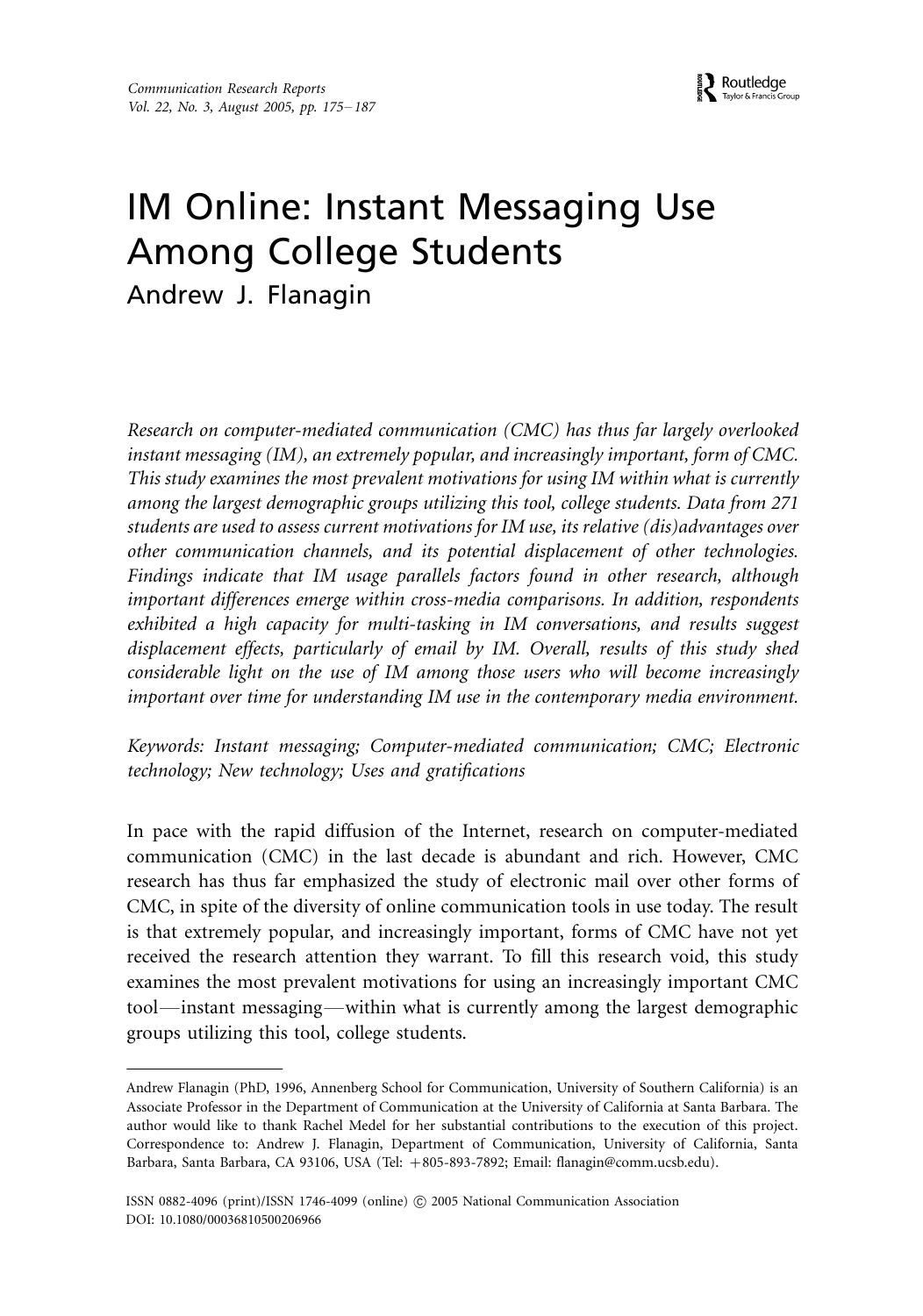## 176 A. J. Flanagin

## Instant Messaging

Instant messaging (''IM'')[1] has become enormously popular. The four largest IM providers combined boast 270 million users worldwide (Graham, 2003), who send an astounding 582 billion messages daily (Radicati Group, 2003). Forrester Research estimates that 45% of those who are online in North America use IM at least once weekly, and among those 90% use it daily (cited in Mello, 2002). In the USA, IM usage has grown faster than email usage (Oliva, 2003), by approximately 33% from 2000 to 2002 (Pew Research, 2003), resulting in between 52 (Pew Research, 2003) and 60 million IM users in the USA (Whelan, 2001). Its considerable utility has also resulted in increased corporate usage (Rennecker & Godwin, 2003; Swartz, 2003), with the number of workplace IM users estimated at between 13 and 17 million users (Rennecker & Godwin, 2003). The net result of this skyrocketing popularity is that IM is currently used by roughly half as many people as email is today (Pew Research, 2003).

IM use is currently dominated by younger people (Pew Research, 2003). Among  $12-17$  year olds, 74% of those who are online report using IM, vs. 44% of online adults, resulting in 13 million US teenage IM users, among whom 20% report that IM is the main tool they use to communicate with their friends (Pew Research, 2001). In addition, nine of the top 15 web sites among teens feature instant messaging tools and services (Nielsen//NetRatings, 2002b) and three of the top five Internet applications among all users are IM-related (Nielsen//NetRatings, 2002a). Estimates suggest that approximately 30% of IM users are between the ages of 18 and 29 (Radicati Group, 2003; Whelan, 2001), as a result of widespread Internet access and typically strong adopters of innovative technologies among this age group. Thus, people of typical college age constitute a considerable and important population of IM users.

## The Nature of IM Usage Among College Students

IM is used to fulfill a wide variety of needs, such as to keep in touch with others who live far away or whom you do not have sufficient time to see in person, to give and receive information, and because it makes communication fast, easy, and convenient (Ramirez, Dimmick, & Lin, 2004). In addition, various forms of identity manipulation in IM have been used for self-exploration, as an aid to overcome shyness, and to facilitate the formation of social relationships (Peter, Schouten, & Valkenburg, 2004). Finally, IM is used to express affection, to be fashionable, and for entertainment, relaxation, inclusion, sociability, and escape (Leung, 2001). Given these myriad applications, theoretical perspectives capable of assessing a diversity of uses need to be invoked to understand IM usage behaviors.

Accordingly, uses and gratifications (U&G) theory has been advocated for examining new technologies, due also to the theory's strength in assessing new media given their specific technical attributes (Ruggiero, 2000). Indeed, researchers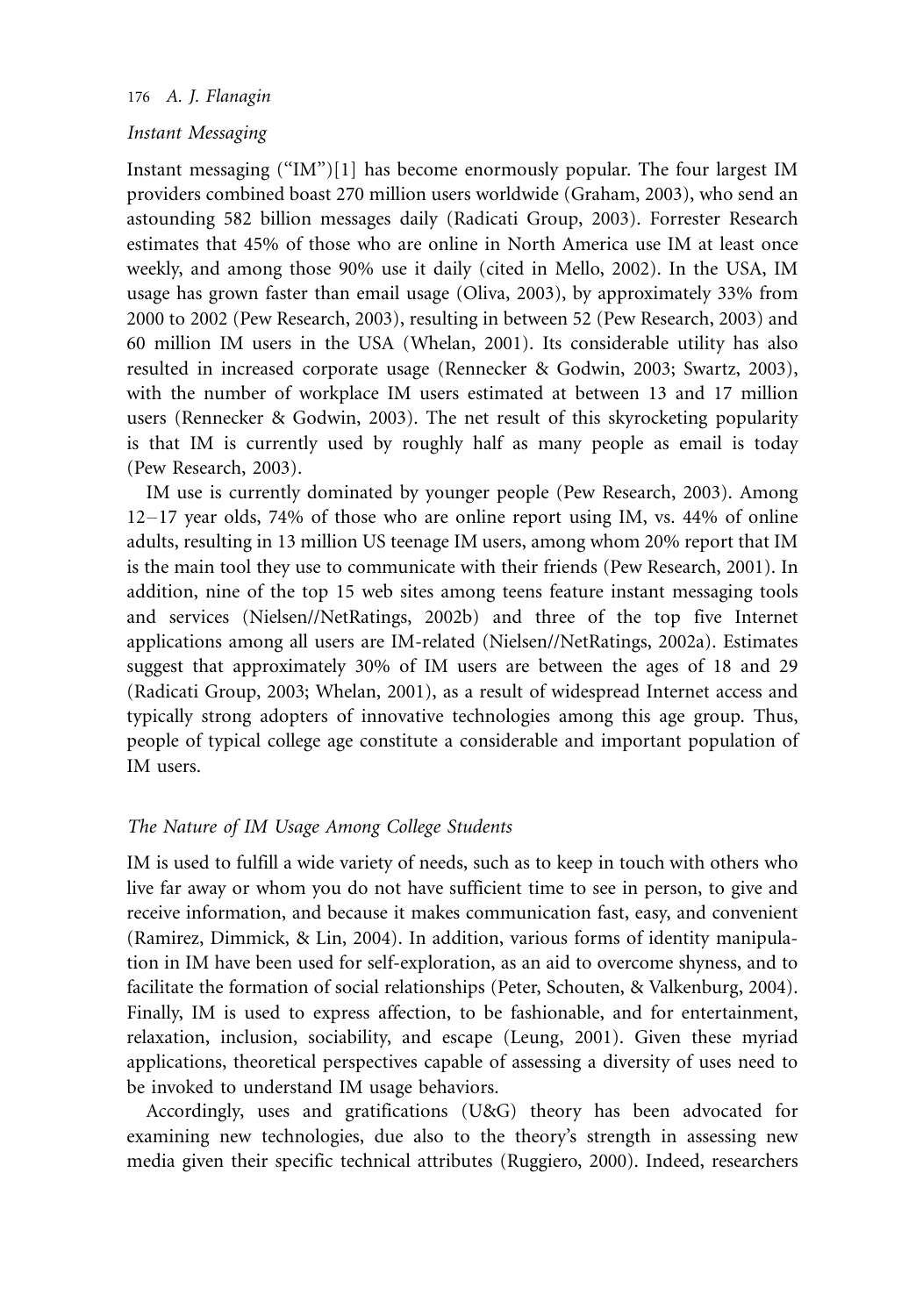have recently begun to apply uses and gratifications to study media use behaviors with newer technologies (Flaherty, Pearce, & Rubin, 1998; Kaye, 1998; Kaye & Johnson, 2002; Leung, 2001; Metzger & Flanagin, 2002; Ramirez et al., 2004; Rubin & Rubin, 1985; Perse & Courtright, 1993; Tewksbury & Althaus, 2000).

Uses and gratifications (Katz, Blumler, & Gurevitch, 1974) is a tradition of media research that focuses on the needs of individuals which they seek to gratify through media use. It views individuals as purposive, active participants who select media based on social and psychological needs (Rubin, 2002). Katz, Gurevitch, and Haas (1973) specify that each medium provides a unique combination of features that makes it suitable for gratifying certain needs. Objectives of uses and gratifications research are to explain how media satisfy needs, to understand media use motives, and to explore outcomes stemming from use.

The functional images of media distinguish communication technologies according to their most salient features and uses (i.e., functions). A medium's functional image is composed of both its ''functional alternatives'' (media that satisfy similar needs) and its ''normative image'' (widely shared perceptions of a medium's usage) (see Lichtenstein & Rosenfeld, 1983, 1984; Perse & Courtright, 1993; Rubin, 2002). Consequently, functional images can be understood through an examination of (a) the primary needs fulfilled by a medium and (b) the relative advantage of a medium over alternative channels. In view of recent additions to the communication technology landscape, coupled with substantial IM usage among college age individuals, an evaluation of the functional image of IM is a timely pursuit, as addressed in the following research questions:

RQ1: What are the primary needs fulfilled by IM among college students? RQ2: What are some of IM's relative (dis)advantages in fulfilling these needs over other media?

Concurrency, or a medium's ability to support distinct communication events simultaneously without detracting from others, has been proposed as a dimension contributing to the perceived ''richness'' of a communication medium (Valacich, Paranka, George, & Nunamaker, 1993). Indeed, the ability to carry on simultaneous conversations within IM is often cited as a feature of the tool, in spite of perspectives that argue that information overload may result in reduced satisfaction (Lee & Lee, 2004). To assess the effect of concurrent conversations within IM, Research Question 3 asks:

RQ3: How does carrying on multiple conversations simultaneously in IM affect communication satisfaction?

The use of new communication technologies may enhance, weaken, or have no effect on the use of existing media. Flanagin and Metzger (2001) found that newer media tend to fulfill similar roles as traditional technologies and Kayany and Yelsma (2000) found that the entertainment functions of television are not displaced by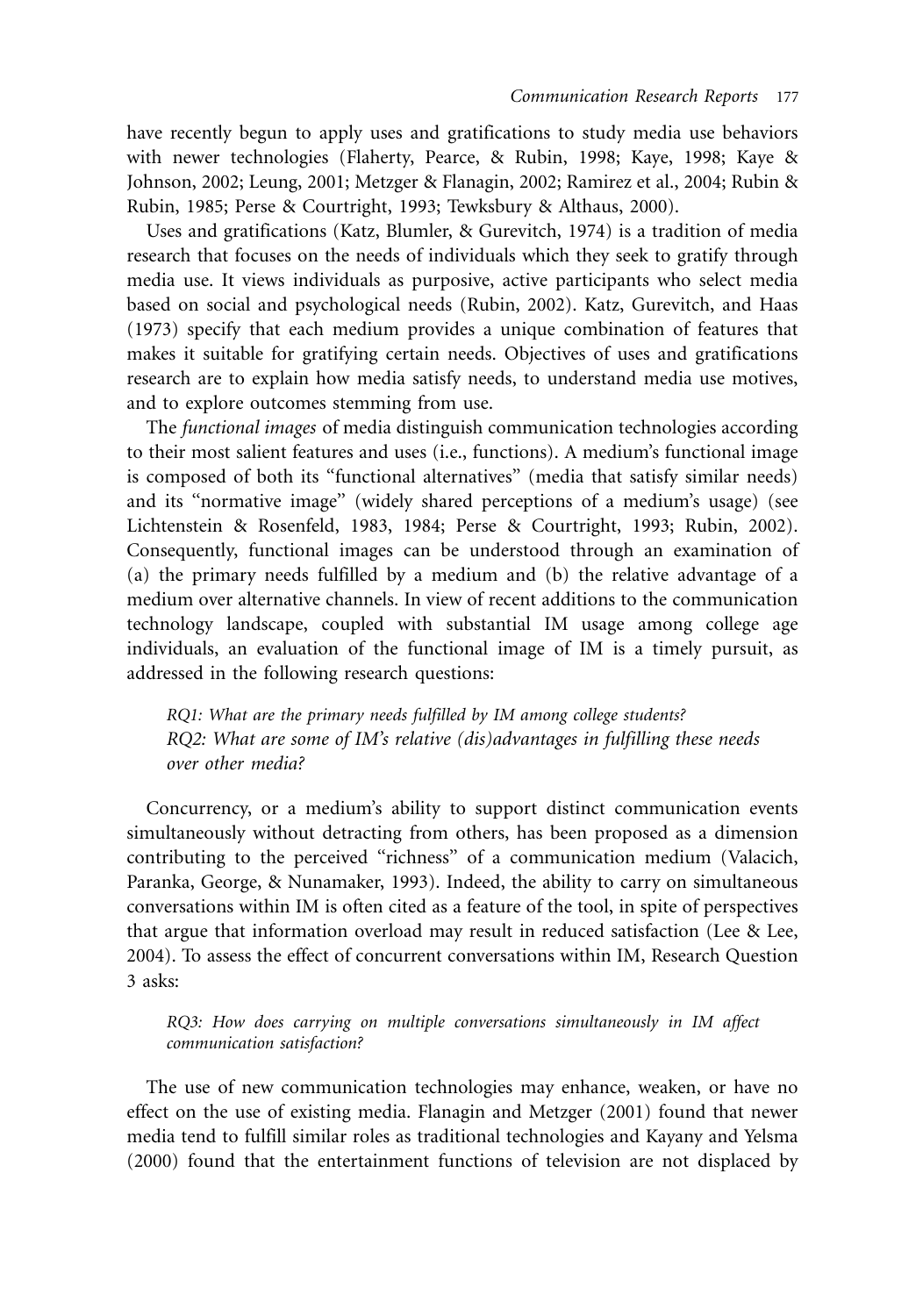#### 178 A. J. Flanagin

online media. On the other hand, studies have shown that television has been partially displaced by newer forms of media (Ferguson & Perse, 2000; Lee & Kuo, 2002). Finally, research also shows that in general new media have not altered overall media use patterns, although some key differences have emerged (Kaye & Johnson, 2003). To assess IM's influence on relevant media use patterns, Research Question 4 asks:

RQ4: Has instant messaging displaced the use of other media?

## Method

#### Participants and Procedures

Participants were college students  $(N=271)$  solicited from undergraduate communication courses who were given course credit for their participation. Participants were not pre-screened based on their technology use and 250 (92%) respondents indicated they use instant messaging. The age of participants ranged from 18 to 27 years ( $M=19.48$ ,  $SD=1.40$ ), with 85% between 18 and 20 years. Data were collected via a web-based questionnaire in April and May of 2004.

## Measures

Respondents were asked to complete a questionnaire designed to assess their usage of five different communications technologies for satisfying 26 needs. Communication technologies represented channels examined in past studies that might be viewed as functional alternatives, that are relatively widespread among the target population, and that represent both traditional and contemporary channels, including email, face-to face communication, landline telephone, cell phone, and instant messaging. Twenty-six individual needs viewed as relevant across all channels (as delineated in the Results section) were derived from extant research on uses and gratifications of contemporary media (Ebersole, 2000; Flanagin & Metzger, 2001). For each of the five channels, respondents were asked how often they used the technology to fulfill each of the listed needs, on a five-point Likert-type scale, where  $1$  = "never" to  $5$  = "always." Respondents were also given the opportunity to skip sections if they "never used" the technology in question.

The communication satisfaction of conversations held in IM was assessed by 16 applicable items based on Hecht's (1978) interpersonal communication satisfaction inventory, on a five-point Likert-type scale anchored by  $1$  = "strongly disagree" and  $5$  = "strongly agree."[2] Participants responded to items three separate times, prompted to think of conversations when they communicated with ''one person through instant messaging" (Cronbach's  $\alpha$  = 0.86), vs. conversations wherein they were "simultaneously communicating with 2-3 persons" (Cronbach's  $\alpha$  = 0.89) and when "simultaneously communicating with 4 or more persons" (Cronbach's  $\alpha$  =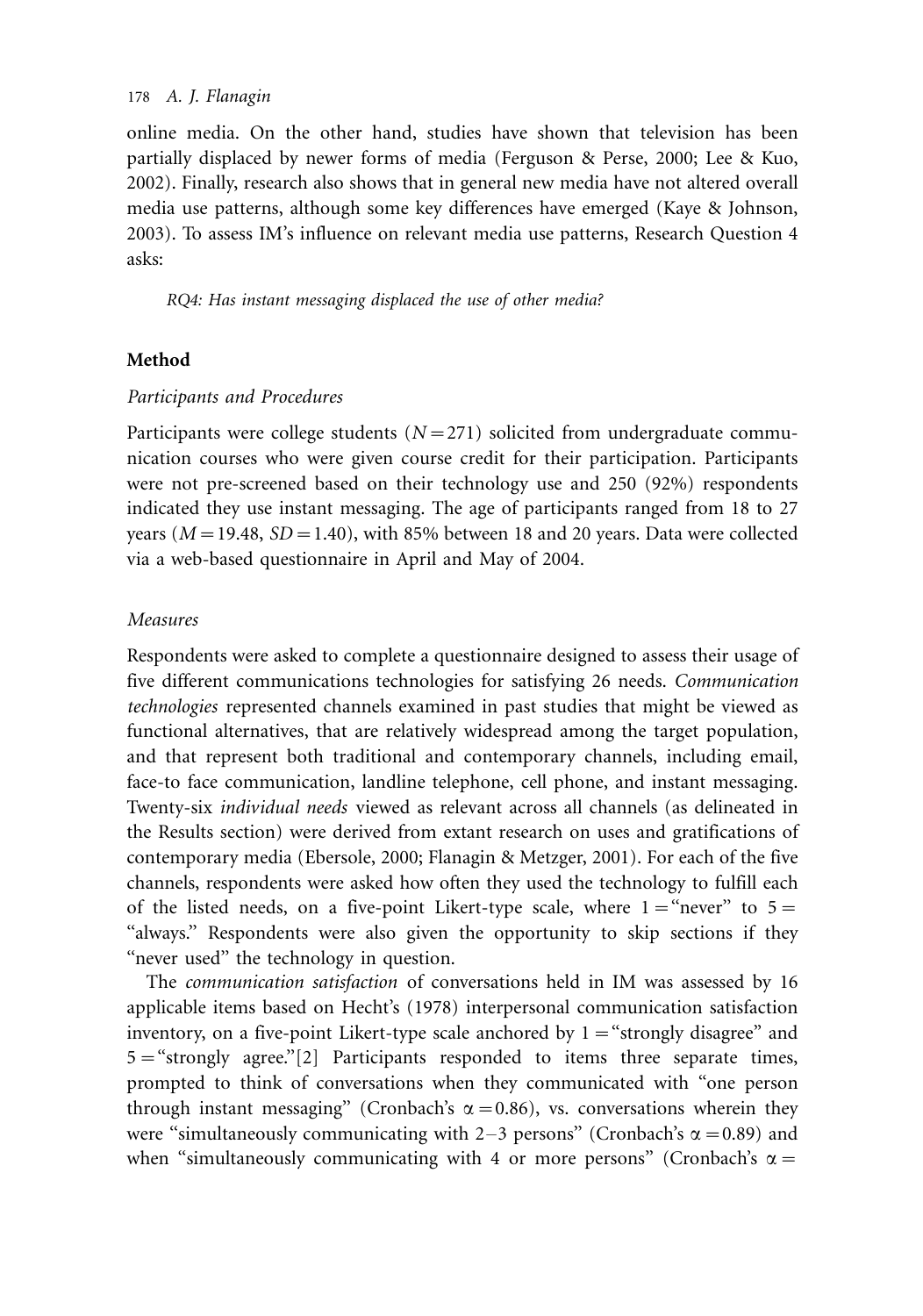0.90). Six items were reverse coded so that higher scores on all dimensions indicated greater communication satisfaction within their instant messaging conversations.

Media displacement was assessed by a question from Dimmick, Kline, and Stafford's (2000) study of the gratification niches of email. Participants were asked to estimate how their use of several communication technologies had changed since they began using instant messaging. Specifically, respondents were asked, since using instant messaging, if they had used other technologies "less," "about the same," or ''more.'' Respondents were also given the option that the question may be ''not applicable'' if they did not use IM.

## Results

To assess the primary needs fulfilled by instant messaging (RQ1), all items used to analyze the needs met by instant messaging were subjected to a principal axis factor analysis, using promax (oblique) rotation. Factors with eigenvalues greater than 1 were retained. Four factors were derived in this manner, explaining almost 67% of the variance overall: ''Social Entertainment'' [3] (to communicate easily, to do something convenient, to do something fun, to stay in touch, to be entertained, to find out interesting things, to pass time when bored, to get to know others, to provide information, to do something exciting, to do something with others, and to play; 54% variance explained); ''Task Accomplishment'' (to learn how to do things, to solve problems, to gain insight into self and others, to generate ideas, to negotiate or bargain, to make decisions, to get people to do something for me, to impress people, and to learn about self and others; 7% variance explained); ''Social Attention'' (to feel less lonely, to feel important, and to relax; 3% variance explained); and ''Meet New People'' (to talk to people around the world and to meet new people; 3% variance explained).

To provide additional information for the assessment of RQ1, individual communication satisfaction scores were compared by repeated-measures univariate analyses of variance across communication channels (the within-subjects factor). In cases where the sphericity assumption was not met, the Huynh–Feldt correction was applied, and all post-hoc comparisons were performed using the Bonferrini adjustment. Table 1 contains the results of these analyses.

Research Question 2, which explored IM's relative (dis)advantages in needs fulfillment over other media, was assessed by a repeated-measures MANOVA. The type of communication technology used was specified as a within-subjects factor in GLM and the dependent variables were the mean scores on each of the four factors derived from RQ1. Analyses indicated a significant multivariate effect for technology (Wilk's  $\lambda = 0.22$ ,  $F(16, 3132.06) = 124.46$ ,  $p \le 0.001$ , partial  $\eta^2 = 0.31$ ). Follow up tests indicated differences in *social entertainment* scores ( $F(4, 254) = 293.00$ ,  $p \le$ 0.001, partial  $\eta^2$  = 0.53) among technologies, with channels arrayed in the following manner: face-to-face  $(M=4.17, SD=0.54)$ , cell phone  $(M=3.90, SD=0.69)$ , instant messaging ( $M=3.79$ ,  $SD=0.89$ ), email ( $M=3.14$ ,  $SD=0.68$ ), and landline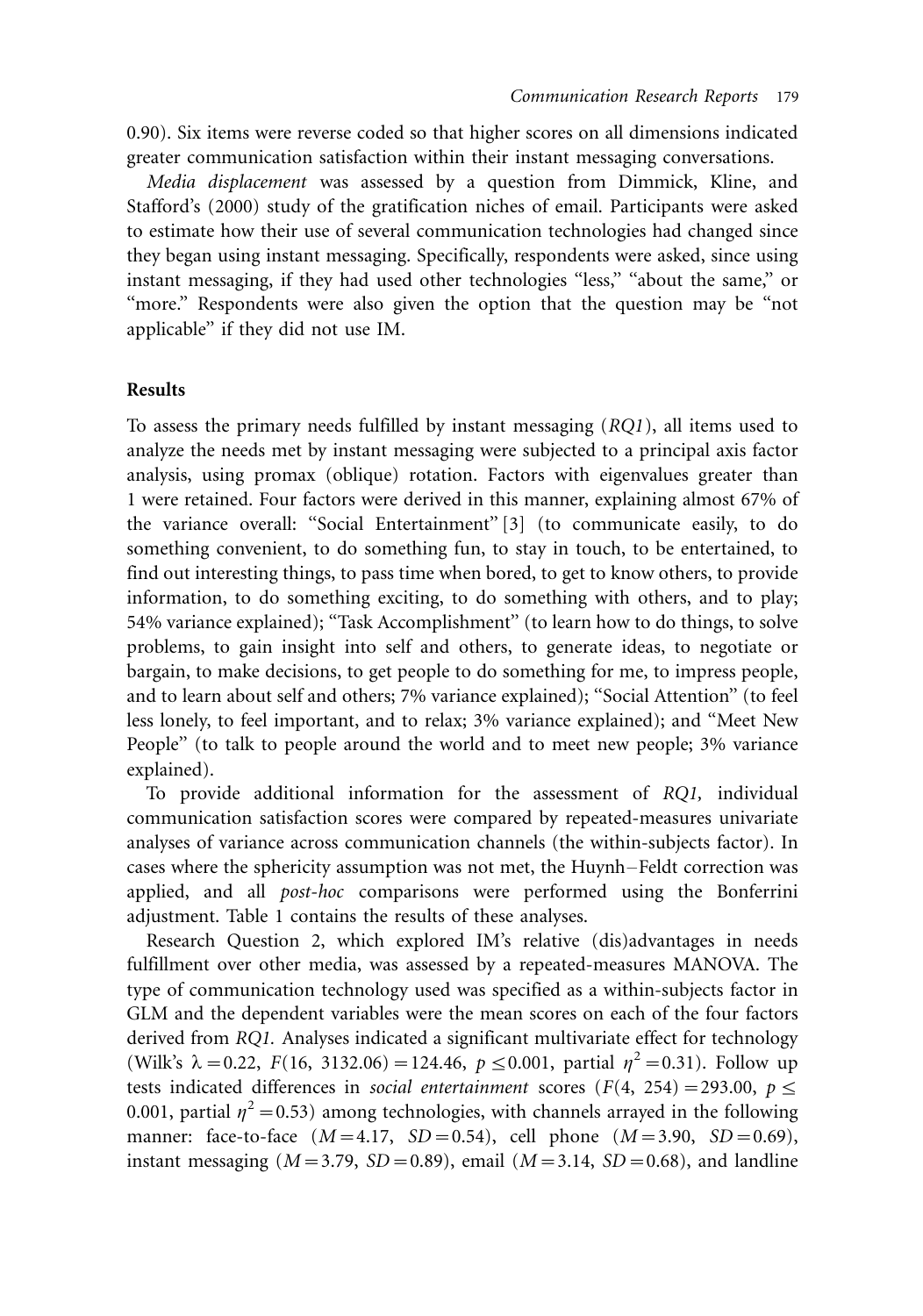| Need                                   | IM                   | E-mail                | Landline Phone       | Cell Phone           | FtF                  | F      | Partial $\eta^2$ |
|----------------------------------------|----------------------|-----------------------|----------------------|----------------------|----------------------|--------|------------------|
| To communicate easily                  | 4.20(1.06)           | 3.95(0.89)            | 2.49(1.36)           | 4.61(0.61)           | 4.41(0.67)           | 232.53 | 0.47             |
| To stay in touch                       | $4.10a$ (1.02)       | $4.02^{ab}(0.94)$     | 2.55(1.34)           | 4.41(0.73)           | $3.82^b(0.89)$       | 150.73 | 0.37             |
| To do something convenient             | $3.96^{ab}(1.05)$    | $3.86^{\rm ac}(0.97)$ | 2.44(1.26)           | 4.22(0.85)           | $3.97^{bc} (0.83)$   | 156.34 | 0.38             |
| To do something fun                    | $3.93^{\rm a}(1.08)$ | 2.96(0.97)            | 2.26(1.21)           | $3.98^{\rm a}(0.96)$ | 4.38(0.65)           | 237.98 | 0.48             |
| To pass the time away when bored       | $3.89^{\circ}(1.12)$ | 2.90(1.18)            | 2.20(1.23)           | 3.65(1.10)           | $3.87^{\rm a}(0.91)$ | 142.43 | 0.37             |
| To be entertained                      | $3.86^{\rm a}(1.02)$ | 3.01(1.12)            | 2.21(1.20)           | $3.80^{\rm a}(1.02)$ | 4.29(0.70)           | 211.86 | 0.45             |
| To find out interesting things         | $3.71^a(1.11)$       | 3.09(1.02)            | 2.24(1.19)           | $3.83^{\rm a}(0.99)$ | 4.31(0.68)           | 187.68 | 0.43             |
| To provide information                 | $3.62^{\rm a}(0.98)$ | $3.67^{\rm a}(0.93)$  | 2.49(1.26)           | $3.93^{b}(0.81)$     | $4.04^b(0.71)$       | 127.45 | 0.33             |
| To get to know others                  | $3.58^{\rm a}(1.07)$ | 2.54(1.03)            | 2.25(1.17)           | $3.60^a(0.99)$       | 4.38(0.63)           | 243.04 | 0.49             |
| To do something with others            | $3.55^{\rm a}(1.08)$ | 2.72(1.15)            | 2.25(1.19)           | $3.65^{\circ}(1.06)$ | 4.18(0.74)           | 187.61 | 0.42             |
| To do something exciting               | 3.53(1.21)           | 2.62(0.98)            | 2.13(1.13)           | 3.79(1.08)           | 4.35(0.71)           | 253.77 | 0.50             |
| To play                                | $3.45^{\rm a}(1.20)$ | 2.36(1.07)            | 1.97(1.10)           | $3.35^{\circ}(1.14)$ | 4.04(0.87)           | 221.56 | 0.46             |
| To relax                               | $3.39^{\rm a}(1.24)$ | 2.43(1.13)            | 2.03(1.11)           | $3.28^{\rm a}(1.19)$ | 3.70(0.94)           | 140.65 | 0.36             |
| To generate ideas                      | 3.28(1.17)           | 2.74(1.11)            | 2.04(1.07)           | 3.46(1.06)           | 4.10(0.67)           | 186.68 | 0.42             |
| To learn about myself and others       | $3.25^a(1.12)$       | 2.44(1.07)            | 2.08(1.10)           | $3.27^{\rm a}(1.13)$ | 4.16(0.73)           | 200.00 | 0.44             |
| To feel less lonely                    | 3.18(1.17)           | $2.05^{\rm a}(1.04)$  | $2.09^{\circ}(1.16)$ | 3.48(1.10)           | 2.88(0.91)           | 229.00 | 0.47             |
| To get people to do something for me   | 3.18(1.08)           | 2.88(0.89)            | 2.31(1.17)           | $3.61^{\circ}(0.91)$ | $3.64^{\rm a}(0.83)$ | 115.19 | 0.31             |
| To solve problems                      | $3.05^{\rm a}(1.03)$ | $2.85^{\circ}(1.00)$  | 2.27(1.14)           | 3.55(0.92)           | 3.95(0.73)           | 140.00 | 0.36             |
| To make decisions                      | 3.00(1.11)           | 2.52(1.04)            | 2.22(1.10)           | 3.55(0.97)           | 3.98(0.75)           | 170.74 | 0.41             |
| To learn how to do things              | $2.99^{\rm a}(1.18)$ | 2.56(1.04)            | 1.99(1.02)           | $3.16^a(1.11)$       | 4.01(0.74)           | 175.19 | 0.41             |
| To negotiate or bargain                | 2.66(1.20)           | $2.15^a(1.04)$        | $2.03^{\rm a}(1.08)$ | 3.07(1.20)           | 3.78(0.90)           | 157.19 | 0.38             |
| To gain insight into myself and others | 2.50(1.15)           | $1.84^{\rm a}(0.87)$  | $1.83^{\rm a}(1.00)$ | 2.78(1.21)           | 3.59(0.95)           | 184.08 | 0.42             |
| To meet new people                     | $2.38^{\rm a}(1.29)$ | $1.49^b(0.81)$        | $1.54^b(0.80)$       | $2.17^a(1.22)$       | 4.06(0.82)           | 366.40 | 0.59             |
| To feel important                      | 2.37(1.19)           | $1.88^a(0.87)$        | $1.80^{\rm a}(0.97)$ | 2.75(1.19)           | 3.26(1.06)           | 145.71 | 0.36             |
| To talk to people around the world     | $2.34^{\rm a}(1.33)$ | $1.78^b(1.02)$        | 1.55(0.82)           | $1.86^b(1.13)$       | $2.50^a(1.14)$       | 46.01  | 0.15             |
| To impress people                      | 2.24(1.16)           | $1.73^{\rm a}(0.89)$  | $1.74^{\rm a}(0.95)$ | 2.50(1.17)           | 3.34 (0.99)          | 167.80 | 0.39             |

Table 1 Mean Ratings (with standard deviations) and Cross-Media Comparisons of Needs Satisfaction (N=248–258).

Notes: 1 = low use, 5 = high use. Means with the same letter in the superscript within the same row are not significantly different from one another; all significant differences are at the  $p <$  0.05 level.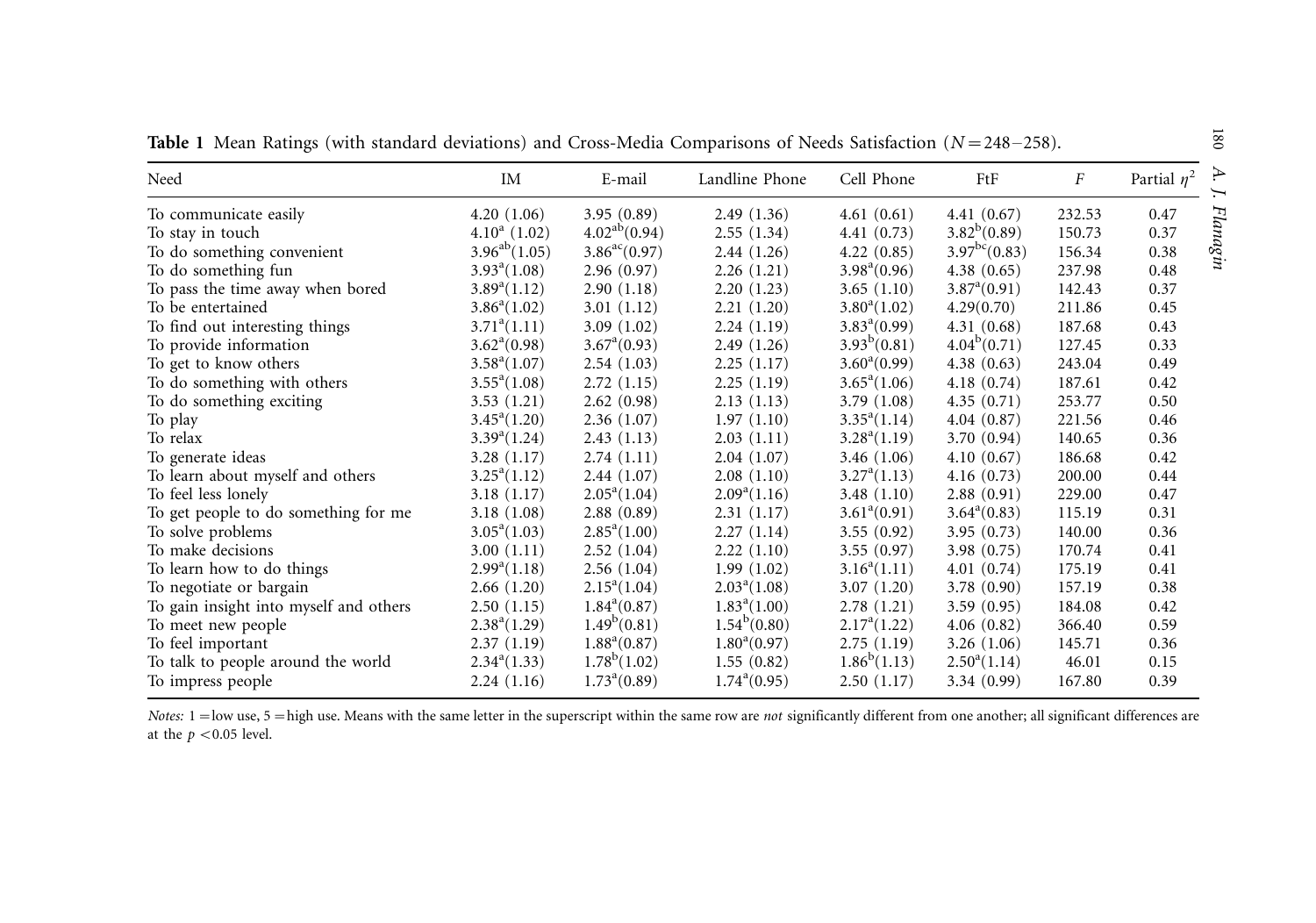telephone  $(M=2.30, SD=1.10)$ . Mean values on social entertainment were significantly different between all technologies at  $p \le 0.001$  except for those between the cell phone and IM, which did not differ from each other. Scores on task accomplishment (F(4, 254) = 274.15,  $p \le 0.001$ , partial  $\eta^2 = 0.52$ ) differed significantly, such that mean values were ordered as follows: face-to-face ( $M=3.84$ ,  $SD=$ 0.58), cell phone  $(M=3.22, SD=0.84)$ , instant messaging  $(M=2.91, SD=0.90)$ , email  $(M=2.41, SD=0.70)$ , and landline telephone  $(M=2.06, SD=0.95)$ . All means differed from each other at the  $p \le 0.001$  level. Social attention (F(4, 254) = 231.26,  $p \le 0.001$ , partial  $\eta^2 = 0.47$ ) scores differed significantly across channels, where mean values were face-to-face  $(M=3.61, SD=0.79)$ , cell phone  $(M=3.17,$  $SD = 0.99$ ), instant messaging ( $M = 2.98$ ,  $SD = 1.03$ ), email ( $M = 2.12$ ,  $SD = 0.86$ ), and landline telephone ( $M=1.97$ ,  $SD=1.01$ ), all of which were significantly different  $(p < 0.001)$  except email and landline telephones, which were not significantly different from one another. Finally, scores on to *meet new people* ( $F(4, 254) = 210.11$ ,  $p \leq 0.001$ , partial  $\eta^2 = 0.45$ ) were significantly different, as follows: face-to-face (M = 3.28,  $SD = 0.78$ ), instant messaging ( $M = 2.36$ ,  $SD = 1.19$ ), cell phone ( $M = 2.02$ ,  $SD = 1.04$ ), email (M = 1.64, SD = 0.80), and landline telephone (M = 1.55, SD = 0.73). All means differed significantly from one another ( $p < 0.01$ ), except those of email and landline telephones. Figure 1 provides an overview of these findings.

To examine Research Question 3, a repeated measures univariate analysis of variance was conducted on communication satisfaction scores reported by participants for one-person, two- and three-person, and four or more person conversations using instant messaging (the within-subjects factor). The sphericity assumption was



## Figure 1 Mean Factor Value by Channel.

*Notes:* All mean values within each factor vary at the  $p < 0.001$  level, except the following: cell phone and IM (social entertainment); email and landline telephones (social attention); e-mail and landline telephones (meet new people), which were not significantly different from one another. Cell phones and IM differed at the  $p < 0.01$ level for the factor to meet new people.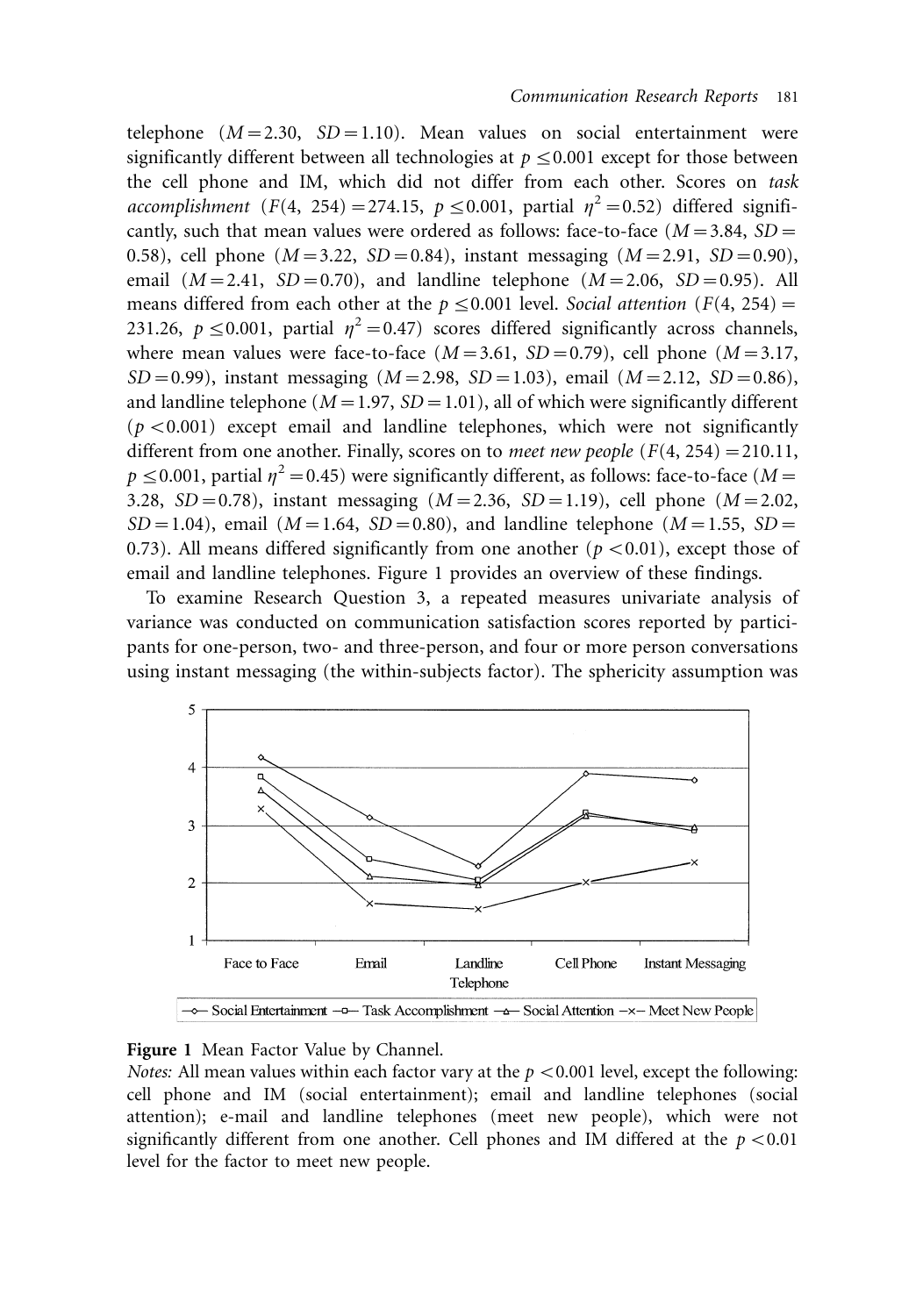#### 182 A. J. Flanagin

not met so the Huynh-Feldt correction was applied. The main effect of number of conversations was significant  $(F(1.72, 410.39) = 55.96, p < 0.001$ , partial  $\eta^2 = 0.19$ ). Post-hoc comparisons were performed using the Bonferrini adjustment for multiple comparisons, which showed that means between one-person  $(M=4.28, SD=.56)$ and two to three-person ( $M=4.25$ ,  $SD=0.85$ ) conversations on IM did not differ from one another, although both of these were significantly more satisfying than conversations involving four or more persons  $(M=3.82, SD=0.89; p < 0.001)$ .

Data to assess Research Question 4 showed mixed evidence for media displacement coinciding with IM use. Since using instant messaging, 71% reported using landline telephones less (27% same, 2% more) and 38% reported using email less, although 47% reported using email about the same amount (15% more). Face-to-face communication was used about the same amount by 74% of respondents, and cell phones were used less by 24%, the same by 53%, and more by 23%. T-tests comparing usage means against the scale midpoint of two indicated that both email  $(t(516) = -5.36, p < 0.001)$  and landline telephones  $(t(461) = -22.30, p < 0.001)$ were used significantly less than they were prior to IM usage.

## Discussion

The four factors of IM use that emerged in this study in many ways parallel those found in the limited research to date that has considered motivations for using IM. ''Social entertainment'' items from this study are largely consistent with the ''sociability gratifications'' discovered by Ramirez et al. (2004), the ''social usefulness'' dimensions of facilitating friendships, obtaining personalized communication, and ease of use noted by Huang and Yen (2003), and the ''entertainment'' items discussed by Leung (2001). In addition, the "task accomplishment" factor in this study is similar to convenience and utilitarian items from past research (e.g., so-called "gratification opportunities," Ramirez et al., 2004), as are the "social attention" (similar to ''inclusion'' items from Leung, 2001) and ''meet new people'' motivations (similar to ''sociability'' items from Leung, 2001, including ''to meet people'' and making friends). Thus, some consistencies of motivations for using IM are beginning to emerge across research studies that collectively provide insight into the current usage of this increasingly important communication tool.

Results of this study also suggest important differences among technologies. Faceto-face communication (FtF) was by far the most useful and most versatile channel for need satisfaction, suggesting that despite a growing number of increasingly complex and powerful media choices, nothing appears to compare to face-to-face communication in terms of satisfying individuals' communication, information, and social needs (Elliott & Quattlebaum, 1979; Flaherty et al., 1998; Flanagin & Metzger, 2001; Perse & Courtright, 1993; Rice, 1993). By contrast, landline phones were by far the least useful for need satisfaction, reflecting this tool's diminished importance among users in this study. Indeed, landline telephones ranked lowest on all use factors (though they did not differ significantly from email for social attention or for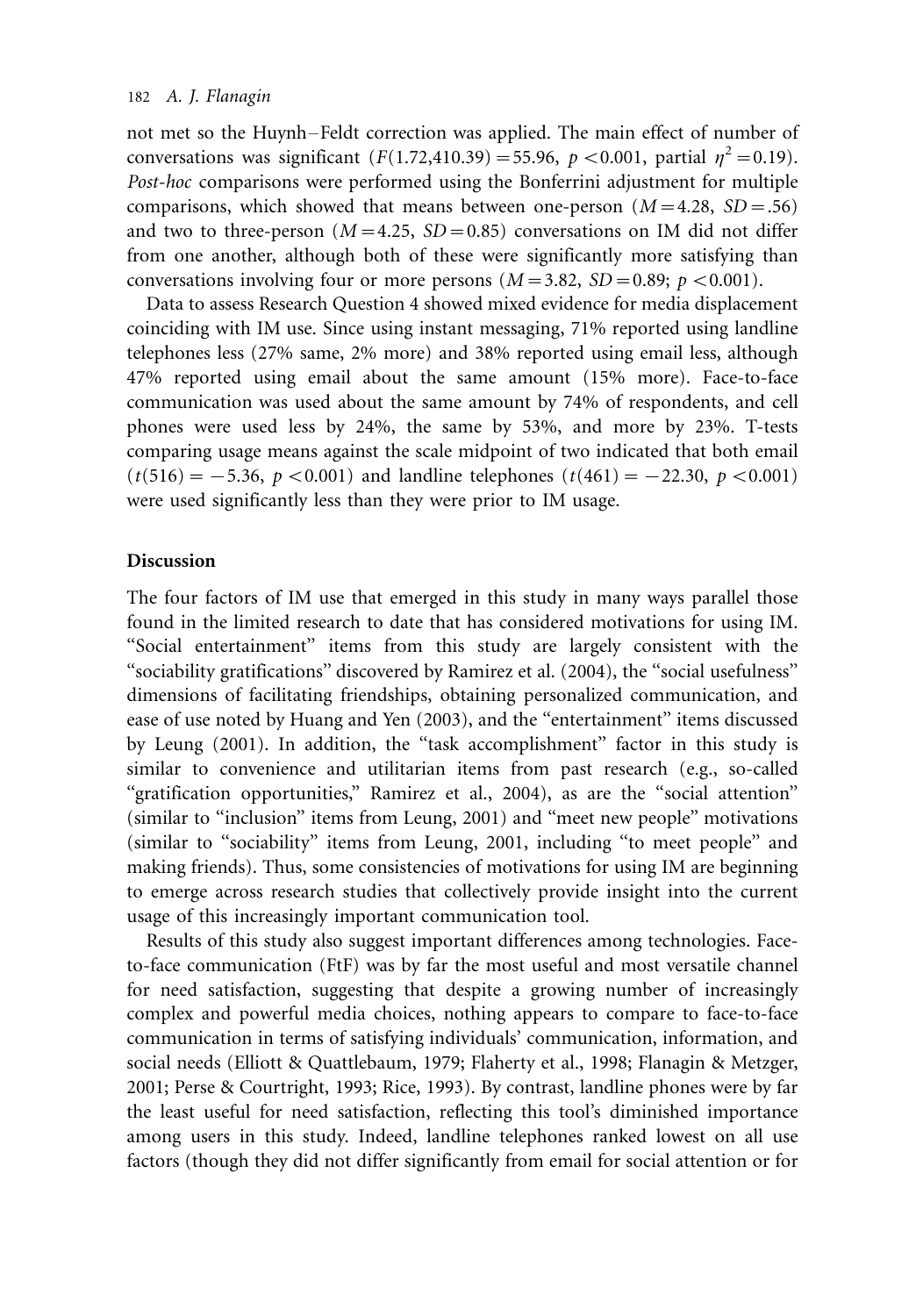meeting new people). Email was also generally rated low on needs satisfaction. For instance, both cell phones and IM were used significantly more than email for all needs satisfaction factors, consistent with recent research showing that IM is viewed as more effective than email for both utilitarian and social uses (Ramirez et al., 2004).

Consideration of the cross-media comparisons of the individual communication satisfaction scores (versus the factors) supports these findings: FtF was rated highest of all channels on 18 of the 26 needs; IM was rated significantly higher than email on 22 of the 26 needs, and cell phones were rated significantly higher than email for 25 of these needs; and cell phones and IM were both rated significantly higher than landline phones on all needs [4], while email was rated higher than landline phones for 20 of 26 needs.

Overall, differences between IM and cell phones were the least dramatic, indicating higher functional equivalence between these media. Although the only needs items for which IM was rated significantly higher than cell phones were to pass the time away when bored and to talk to people around the world, the social entertainment factor overall did not differ significantly between IM and cell phones. Moreover, cell phones were used significantly more for task accomplishment and social attention, whereas IM was used more to meet new people. Notably, cell phones scored quite high on ease of communication needs (e.g., to communicate easily) as well as the need to feel less lonely, indicating a high utility for maintaining interpersonal relationships, a relational aspect not captured explicitly in the derived usage factors. Thus, although high in functional equivalence, cell phones appear to be used more to maintain existing relations and accomplish tasks, whereas IM might enjoy greater use for establishing new relationships, particularly when interactants are nonproximate.

Further research in the U&G tradition that links beliefs to gratifications sought to gratifications obtained, or that focuses explicitly on the ''social and psychological circumstances of media use'' is necessary to unpack these differences more fully (Rubin, 2002, p. 532). Future research, for example, could determine which individual traits or circumstances (e.g., past exposure, psychological factors, media dependencies) lead to beliefs about the efficacy of these tools, and that might result in a (mis)match between gratifications sought and obtained. The degree of match, in turn, could be valuable in predicting both the nature and the extent of subsequent use. Particularly with newer media in the early stages of diffusion, the U&G perspective is well-suited to investigate these issues (Ruggiero, 2000).

College-age respondents in this study exhibited a high capacity for multi-tasking in IM conversations, evidenced by the equivalent perceived satisfaction of conversations with one other person vs. those with two to three other persons. However, IM conversations also appear to exhibit an upper limit of four or more simultaneous conversations, past which respondents reported significantly less conversational satisfaction. Thus, although IM displays fairly robust concurrency (Valacich et al., 1993), the medium's ability to support distinct communication events simultaneously without detracting from others degrades past a point. Future research could compare this concurrency level with other communication channels to arrive at a relative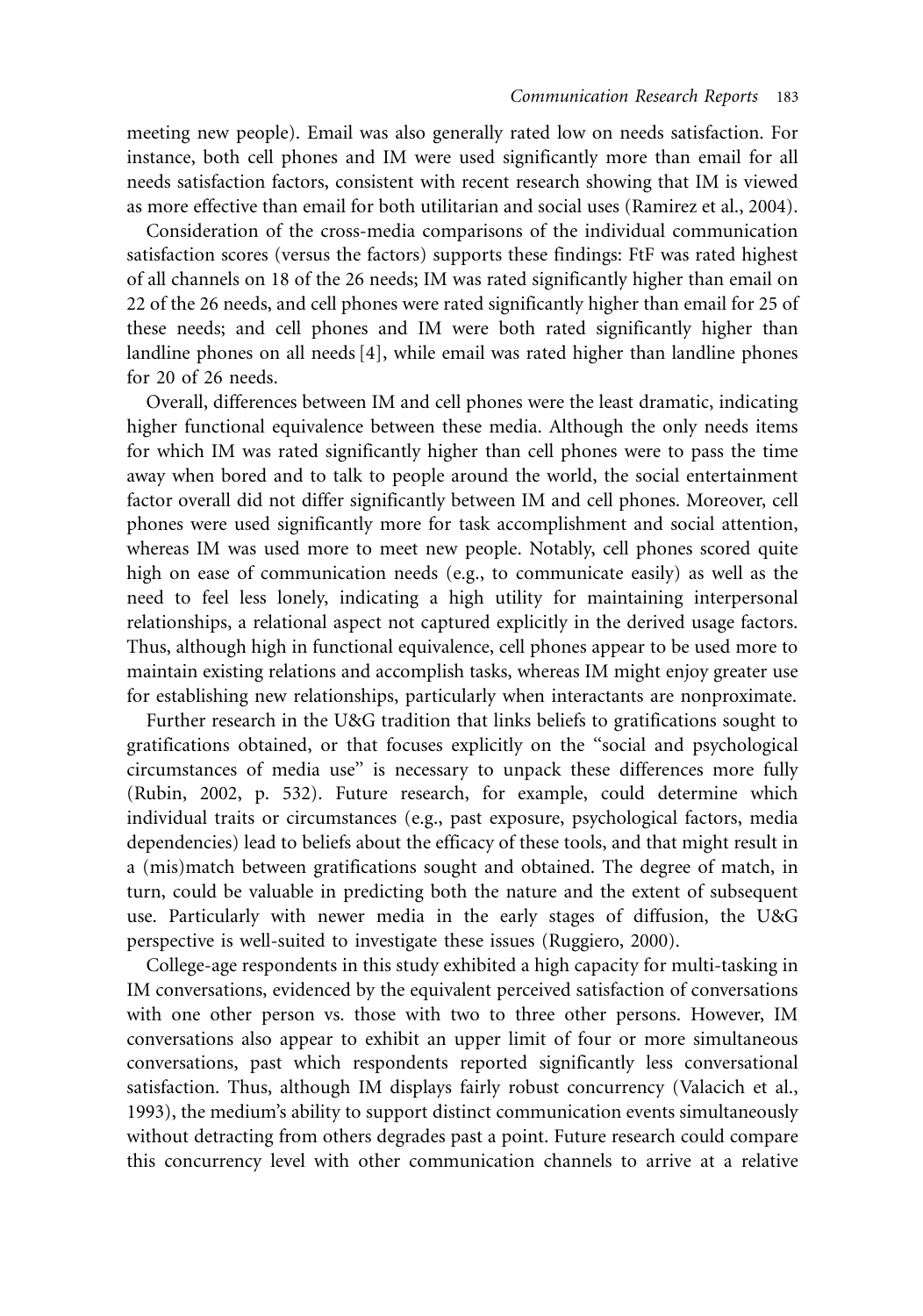comparison of IM on this dimension, and might seek to establish the individual psychological characteristics of users that make them more or less prone to take advantage of concurrency.

Results also showed displacement effects that coincided with the use of IM. However, an important limitation of this study is its cross-sectional design, which severely limits the ability to conclude that displacement effects are due to increased IM use over time. Alternatively, reduction in the usage of communication technologies might have occurred either absent the introduction of IM or due to the use of communication tools other than IM. With this limitation in mind, it does appear plausible to tentatively conclude that reductions in email usage are in part dependent on increased IM usage, given these tools' apparent direct competition with one another. Reductions in landline telephone usage, on the other hand, are more likely to be a historical artifact, and/or linked to increased cell phone diffusion. Future research invoking over-time research designs are required to sort out these distinctions. Nonetheless, coupled with the needs data, findings from this study suggest that IM is making significant strides toward replacing email. Although speculative, it may be that the potentially synchronous nature of IM accounts for needs ratings higher than those for email, as well as for its partial displacement.

Overall, results of this study shed considerable light on the use of IM-largely neglected to date in the CMC literature—within what is currently among the largest demographic groups utilizing this tool, college students. Findings indicate that in its short lifespan IM has become a central communication tool within this population, being used to satisfy a variety of needs, and utilized quite heavily relative to other forms of mediated communication. Moreover, evidence suggests that IM users are satisfied with carrying on multiple simultaneous conversations (up to a point), and that IM might be displacing email usage in consequential ways. As college-age users graduate to workplace environments, and as younger IM users assume a higher proportion of CMC users overall, findings from this study will become increasingly important for contextualizing the use of IM in the contemporary media environment.

#### **Notes**

- [1] IM was launched in late-1996 with the introduction of free, user-friendly IM utilities (Huang & Yen, 2003; Tyson, 2004). IM enables users to send synchronous or asynchronous messages, within an environment that includes additional features such as utilities to provide detailed personal profiles, alerts and lists about other users' on- or off-line status, file sharing, emoticons, microphones, and web cameras (for more details see Tyson, 2004).
- [2] Specifically, the following items were used (asterisks indicate reverse-coded items): The other person let me know that I was communicating effectively; nothing was accomplished\*; I would like to have another conversation like this one; the other person genuinely wanted to get to know me; I was very dissatisfied with the conversation\*; during the conversation I was able to present myself as I wanted the other person to view me; I was very satisfied with the conversation; the other person expressed a lot of interest in what I had to say; I did not enjoy the conversation\*; the other person did not provide support for what he/she was saying\*;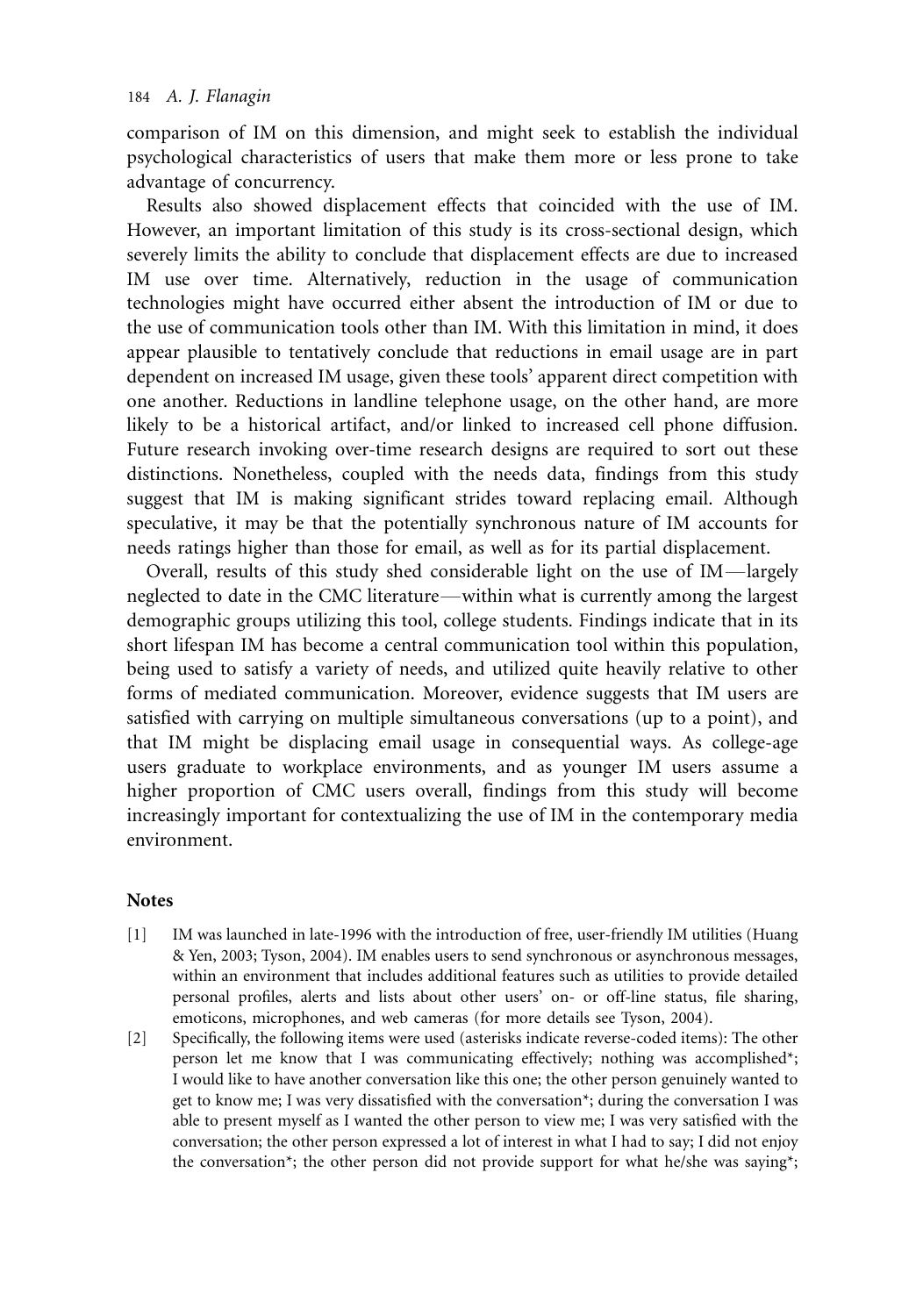I felt I could talk about anything with the other person; we each got to say what we wanted; I felt that we could laugh easily together; the conversation flowed smoothly; the other person frequently said things which added little to the conversation\*; we talked about something I was not interested in\*.

- [3] ''Social entertainment'' seems to capture the spirit of the items in this factor best, given the presence of elements of both socializing and entertainment. Unlike TV viewing, for example, the entertainment gratification gleaned from IM is explicitly social, since IM use cannot occur alone.
- [4] These results contrast findings by Ramirez et al. (2004), possibly because of a more recent data collection in the present study, who found that (a) landline phones were considered equal to IM on ''gratification opportunities'' (i.e., for utilitarian purposes and for the sake of convenience) and (b) IM was rated as significantly lower than landline phones on sociability factors.

### References

- Dimmick, J., Kline, S., & Stafford, L. (2000). The gratification niches of personal e-mail and the telephone: Competition, displacement, and complementarity. Communication Research, 27,  $227 - 248.$
- Ebersole, S. (2000). Uses and gratification of the web among students. Journal of Computermediated Communication, 6, unpaginated. Retrieved July 28, 2004 from: http://www.ascusc. org/jcmc/vol6/issue1/ebersole.html.
- Elliot, W. R., & Quattlebaum, C. P. (1979). Similarities in patterns of media use: A cluster analysis of media gratifications. Western Journal of Speech Communication, 43, 61-72.
- Ferguson, D. A., & Perse, E. M. (2000). The World Wide Wed as a functional alternative to television. Journal of Broadcasting & Electronic Media, 44, 155-174.
- Flaherty, L. M., Pearce, K. J., & Rubin, R. B. (1998). Internet and face-to-face communication: Not functional alternatives. Communication Quarterly, 46, 250-268.
- Flanagin, A. J., & Metzger, M. J. (2001). Internet use in the contemporary media environment. Human Communication Research, 27, 153-181.
- Graham, J. (2003, October 20). Instant messaging program are no longer just for messages. USA Today, p. 5D.
- Hecht, M. (1978). Measures of communication satisfaction. Human Communication Research, 4,  $350 - 368.$
- Huang, A. H., & Yen, D. C. (2003). Usefulness of instant messaging among young users: Social vs. work perspective. Human Systems Managements, 22, 63-72.
- Katz, E, Blumler, J. G., & Gurevitch, M. (1974). Utilization of mass communication by the individual. In J. G. Blumler & E. Katz (Eds.), The uses of mass communications: Current perspectives on gratifications research (pp. 19-32). Beverly Hills, CA: Sage.
- Katz, E., Gurevitch, M., & Haas, H. (1973). On the use of the mass media for important things. American Sociological Review, 38, 164-181.
- Kayany, J. M., & Yelsma, P. (2000). Displacement effects of online media in the socio-technical contexts of households. Journal of Broadcasting  $\&$  Electronic Media, 44, 215–229.
- Kaye, B. K. (1998). Uses and gratifications of the Word Wide Web: From couch potato to web potato. New Jersey Journal of Communication,  $6$ ,  $21-40$ .
- Kaye, B. K., & Johnson, T. J. (2002). Online and in the know: Uses and gratifications of the Web for political information. Journal of Broadcasting  $\&$  Electronic Media, 46, 54-71.
- Kaye, B. K., & Johnson, T. J. (2003). From here to obscurity?: Media substitution theory and traditional media in an on-line world. Journal of the American Society for Information Science and Technology, 54,  $260-273$ .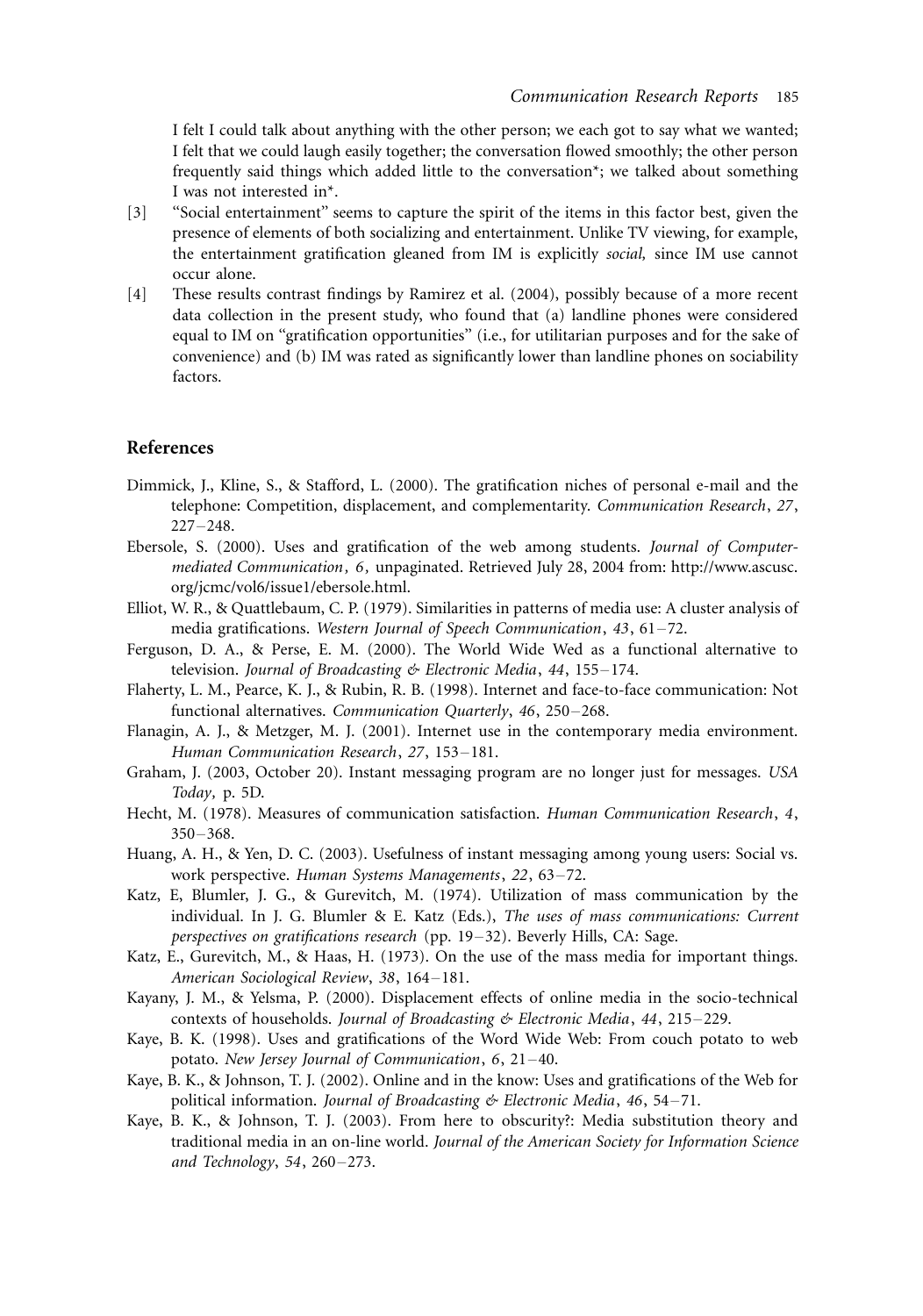- 186 A. J. Flanagin
- Lee, W., & Kuo, E. C. Y. (2002). Internet and displacement effect: Childrens media use and activities in Singapore. Journal of Computer-Mediated Communication, 7, unpaginated. Retrieved August 11, 2004 from: http://www.ascusc.org/jcmc/vol7/issue2/singapore.html.
- Lee, B.-K., & Lee, W. (2004). The effect of information overload on consumer choice quality in an on-line environment. Psychology & Marketing, 21(3), 159–183.
- Leung, L. (2001). College student motives for chatting on ICQ. New Media  $\&$  Society, 3, 483–500.
- Lichtenstein, A., & Rosenfeld, L. B. (1983). Uses and misuses of gratifications research: An explication of media functions. Communication Research, 10, 97-109.
- Lichtenstein, A., & Rosenfeld, L. B. (1984). Normative expectations and individual decisions concerning media gratifications choices. Communication Research, 11, 393-413.
- Mello, A. (2002). Instant messaging, instant service. Retrieved 2 August 2004 from: http:// techupdate.zdnet.com/techupdate/stories/main/0,14179,2865520,00.html.
- Metzger, M. J., & Flanagin, A. J. (2002). Audience orientations toward new media. Communication Research Reports, 19, 338-351.
- Nielsen//NetRatings (2002a). More than 72 percent of the U.S. online population uses internet applications, according to Nielsen//NetRatings. Retrieved 5 August 2004 from http:// www.nielsen-netratings.com/pr/pr\_021218.pdf.
- Nielsen//NetRatings (2002b). Nearly 20 percent of the active online population are kids and teens, creating opportunities for marketers, according to Nielsen//NetRatings. Retrieved 5 August 2004 from http://direct.www.netratings.com/pr/pr\_020813.pdf.
- Oliva, R. A. (2003). Instant messaging comes of age. Marketing Management, 12(3), 49.
- Perse, E. M., & Courtright, J. A. (1993). Normative images of communication media: Mass and interpersonal channels in the new media environment. Human Communication Research, 19,  $485 - 503$ .
- Peter, J., Schouten, A., & Valkenburg, P. M. (May, 2004). Adolescents' identity experiments on the Internet. Paper presented at the Annual Meetings of the International Communication Association, New Orleans, LA.
- Pew Research (2001). Teenage life online: The rise of the instant message generation and the Internet's impact on friendships and family relationships. Retrieved 4 December 2003 from: http://www.pewinternet.org/reports/pdfs/PIP\_teens\_report.pdf.
- Pew Research (2003). America's online pursuits: The changing picture of who's online and what they do. Retrieved 15 July 2004 from: http://www.pewinternet.org/pdfs/PIP\_Online\_ Pursuits\_Final.PDF.
- Radicati Group (2003). Instant Messaging and Presence Market Trends, 2003-2007. Retrieved 5, August 2004 from http://www.researchandmarkets.com/reportinfo.asp?report\_id/35248  $&z = e\&cat$  id = 4.
- Ramirez, A. R., Dimmick, J., & Lin, S. (May, 2004). Revisiting media competition: The gratification niches of instant messaging, e-mail, and telephone. Paper presented at the Annual Meetings of the International Communication Association, New Orleans, LA.
- Rennecker, J., & Godwin, L. (2003). Theorizing the unintended consequences of instant messaging productivity. Sprouts: Working Papers on Information Environments. Systems and Organizations, 3. Retrieved 30 July 2004 from: http://weatherhead.cwru.edu/sprouts/2003/ 030307.pdf.
- Rice, R. E. (1993). Media appropriateness: Using social presence theory to compare traditional and new organizational media. Human Communication Research, 19, 451-484.
- Rubin, A. M. (2002). The uses-and-gratifications perspective of media effects. In J. Bryant & D. Zillmann (Eds.), Media effects: Advances in theory and research (2nd ed.) (pp. 525-548). Mahwah, NJ: Erlbaum.
- Rubin, A. M., & Rubin, R. C. (1985). Interface of personal and mediated communication: A research agenda. Critical Studies in Mass Communication, 2, 36-53.